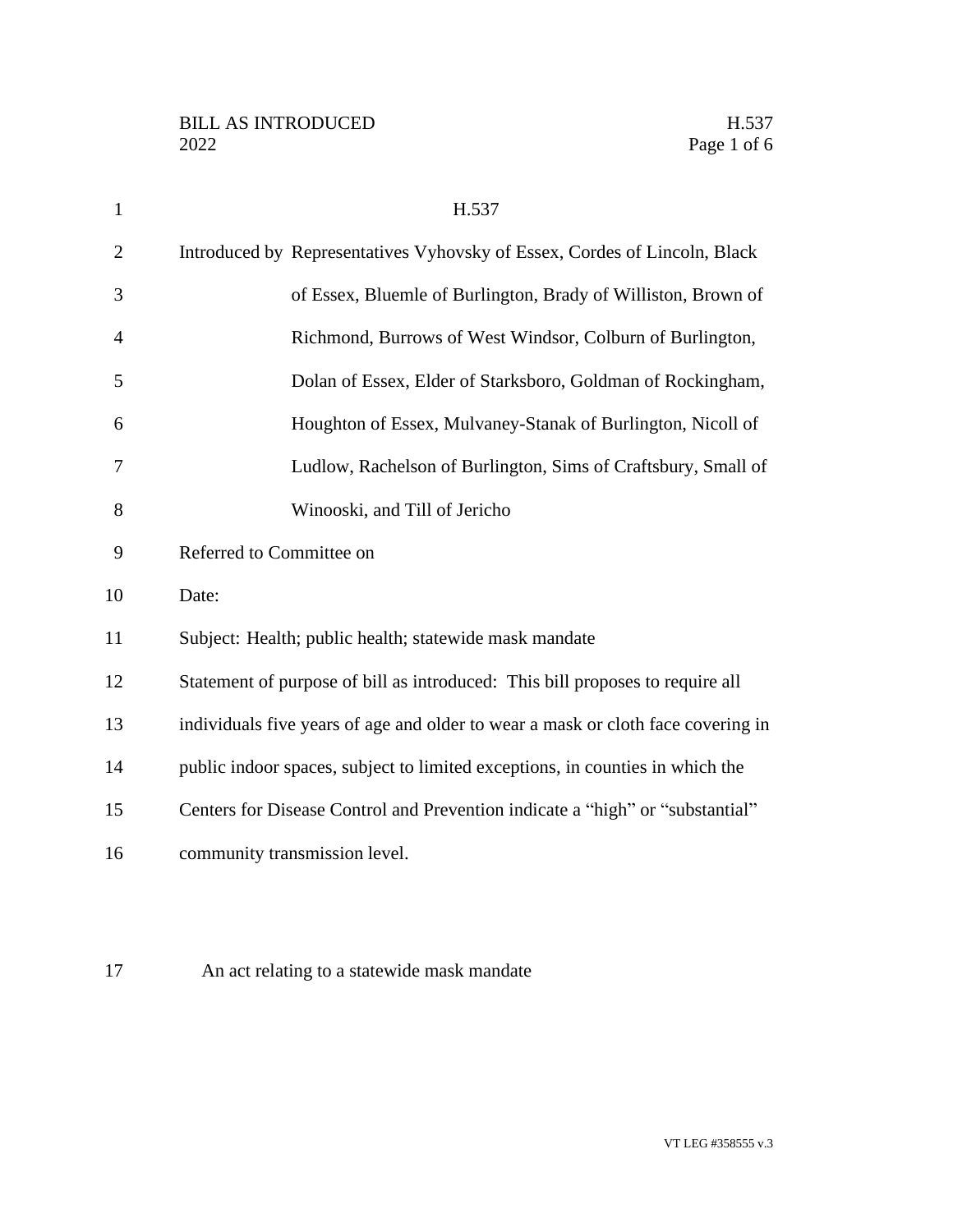| $\mathbf{1}$   | It is hereby enacted by the General Assembly of the State of Vermont:           |
|----------------|---------------------------------------------------------------------------------|
| $\overline{2}$ | Sec. 1. STATEWIDE MASKING REQUIREMENT                                           |
| 3              | $(a)(1)$ Masks or cloth facial coverings shall be worn by all individuals five  |
| $\overline{4}$ | years of age and older, regardless of vaccination status, who are present in a  |
| 5              | public indoor space where there are members of more than one household          |
| 6              | present.                                                                        |
| 7              | $(2)(A)$ Children who are between two and four years of age are strongly        |
| 8              | recommended to wear a mask or cloth facial covering under close adult           |
| 9              | supervision when present in a public indoor space where there are members of    |
| 10             | more than one household present.                                                |
| 11             | (B) Children at a child care facility as defined in 33 V.S.A. § 3511            |
| 12             | shall not wear a mask or cloth face covering while napping.                     |
| 13             | (b) Notwithstanding subsection (a) of this section, an individual, or in the    |
| 14             | case of a minor, the individual's parent or guardian, may choose not to wear a  |
| 15             | mask or cloth facial covering under any of the following circumstances:         |
| 16             | (1) the individual has a physical or mental condition or disability that        |
| 17             | prevents the individual from wearing a mask or cloth facial covering, including |
| 18             | individuals with a medical condition for whom wearing a mask or cloth facial    |
| 19             | covering could obstruct breathing or who are unconscious, incapacitated, or are |
| 20             | otherwise unable to remove a mask or cloth face covering without assistance;    |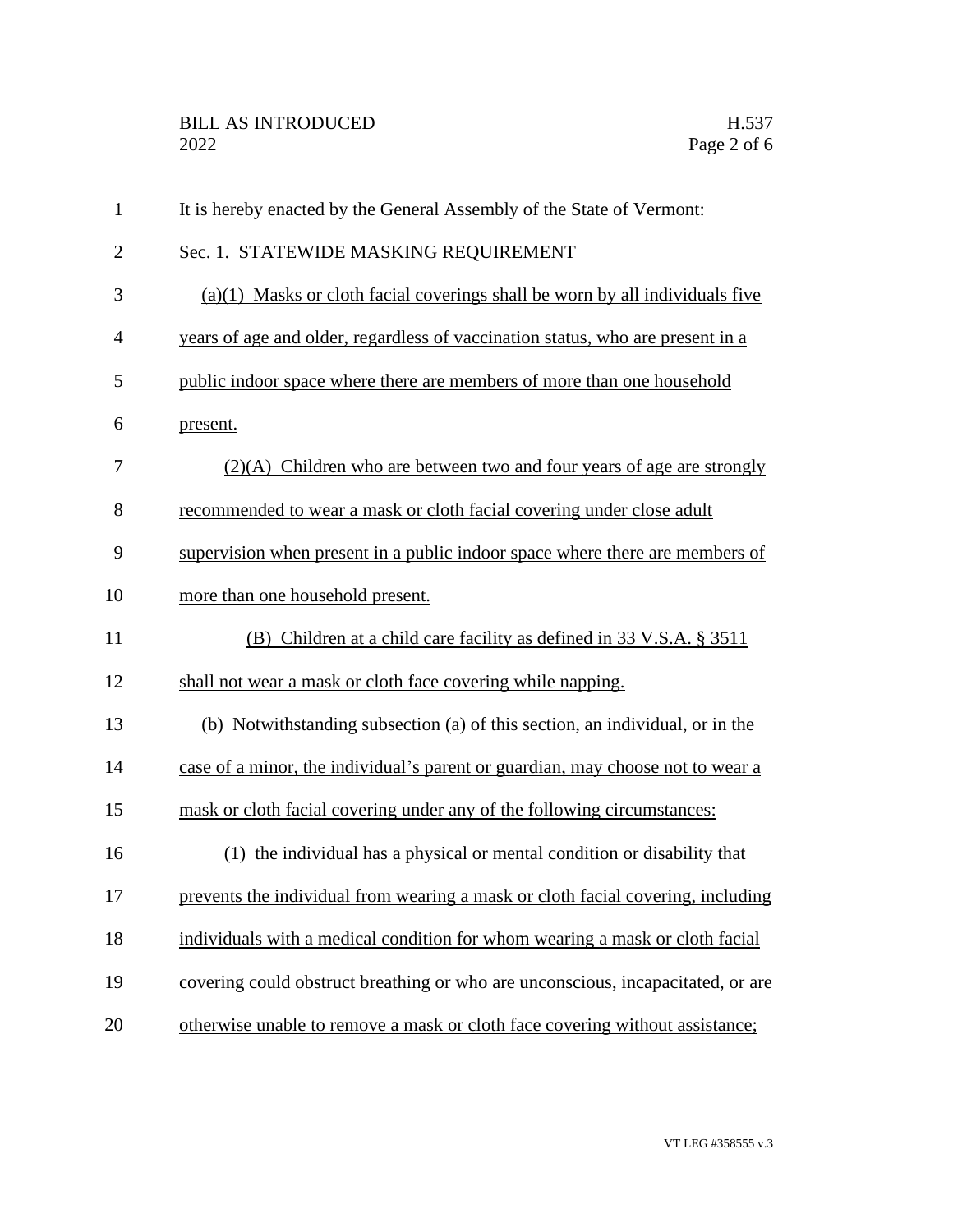| $\mathbf{1}$   | (2) the individual is receiving routine or preventative medical treatment         |
|----------------|-----------------------------------------------------------------------------------|
| $\overline{2}$ | that requires a health care provider to access the portion of the individual's    |
| 3              | face that is otherwise covered by a mask or cloth facial covering;                |
| $\overline{4}$ | (3) the individual is hearing impaired, or communicating with an                  |
| 5              | individual who is hearing impaired, where the ability to see the mouth is         |
| 6              | essential for communication, and a transparent mask is either not available or    |
| 7              | its use is not practicable;                                                       |
| 8              | (4) for a limited time, to enable the individual to participate in a              |
| 9              | religious activity that would otherwise be restricted by the use of a mask or     |
| 10             | cloth facial covering;                                                            |
| 11             | (5) for a limited time, while the individual is eating or drinking or for         |
| 12             | identification purposes in compliance with safety and security requirements;      |
| 13             | (6) when the individual is wearing a respirator; and                              |
| 14             | (7) where an employer has determined that an employee's use of a mask             |
| 15             | or cloth face covering is infeasible or creates a greater hazard, such as when it |
| 16             | is important to see the employee's mouth for reasons related to job duties,       |
| 17             | when the work requires the use of the employee's uncovered mouth, or when         |
| 18             | the use of a mask or cloth face covering presents a risk of serious injury or     |
| 19             | death to the employee.                                                            |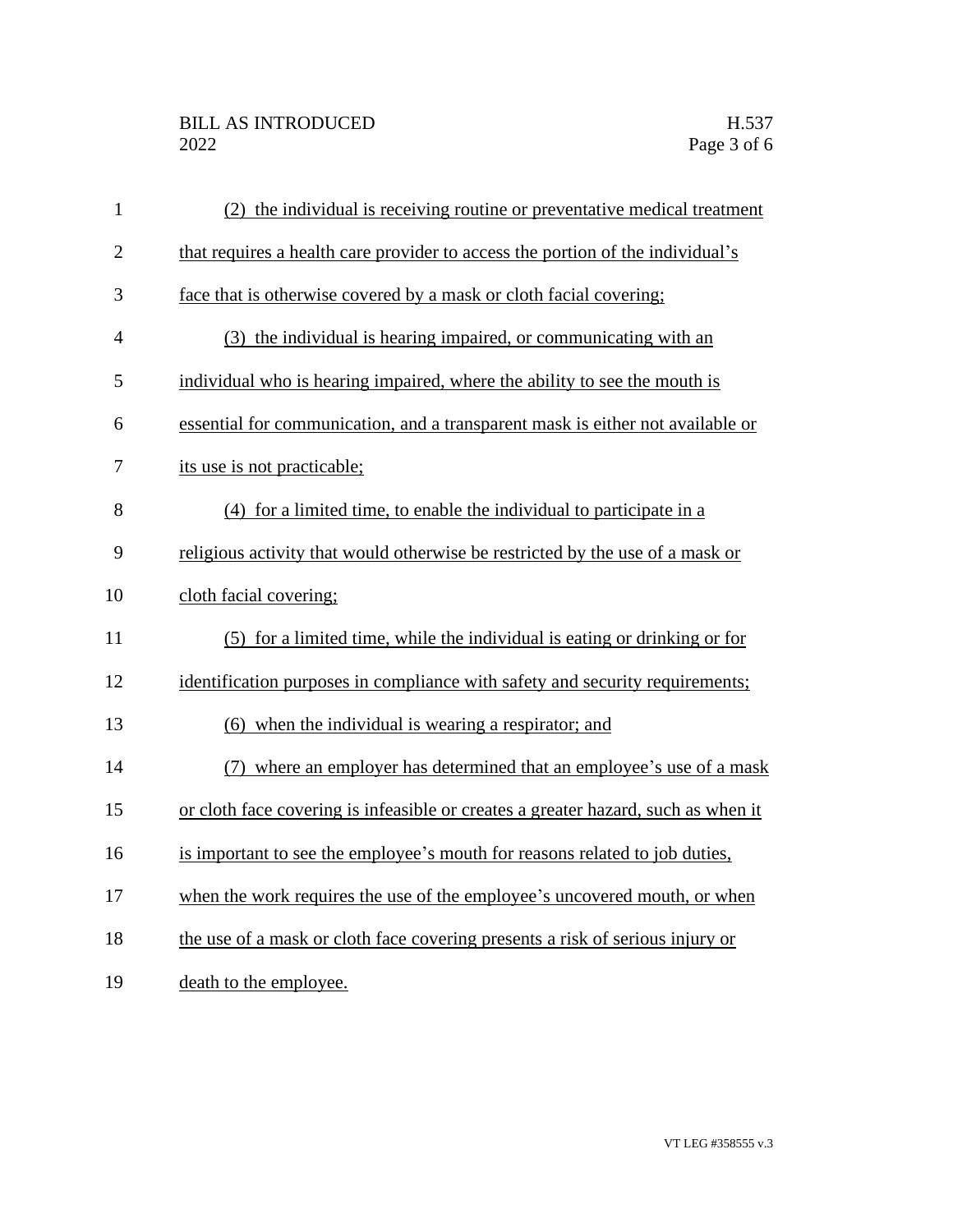| $\mathbf{1}$   | (c) As used in this section:                                                      |
|----------------|-----------------------------------------------------------------------------------|
| $\overline{2}$ | (1) "Mask or cloth facial covering" means a medical or nonmedical face            |
| 3              | covering worn over an individual's nose and mouth that complies with the          |
| $\overline{4}$ | recommendations of the Centers for Disease Control and Prevention. In the         |
| 5              | case of individuals with a medical condition complicated or irritated by a mask   |
| 6              | or cloth facial covering, a translucent shield or "sneeze guard" is acceptable in |
| 7              | lieu of a mask or other cloth facial covering.                                    |
| 8              | (2) "Public indoor space" means any enclosed indoor area that is                  |
| 9              | publicly or privately owned, managed, or operated to which individuals have       |
| 10             | access by right or by invitation, expressed or implied, and that is accessible to |
| 11             | the public, serves as a place of employment, or is an entity providing services.  |
| 12             | "Public indoor space" includes public transportation conveyances, such as         |
| 13             | busses, trains, and ride services, and when in a mass transportation station or   |
| 14             | terminal, including airports. "Public indoor space" does not mean:                |
| 15             | (A) an individual's residence, including:                                         |
| 16             | (i) a room in a motel or hotel;                                                   |
| 17             | (ii) a residence provided by or through a public or independent                   |
| 18             | school as defined in 16 V.S.A. § 11 or a public or private postsecondary          |
| 19             | educational institution that operates in the State; and                           |
| 20             | (iii) a single- or double-occupancy cell at a correctional facility;              |
| 21             | and                                                                               |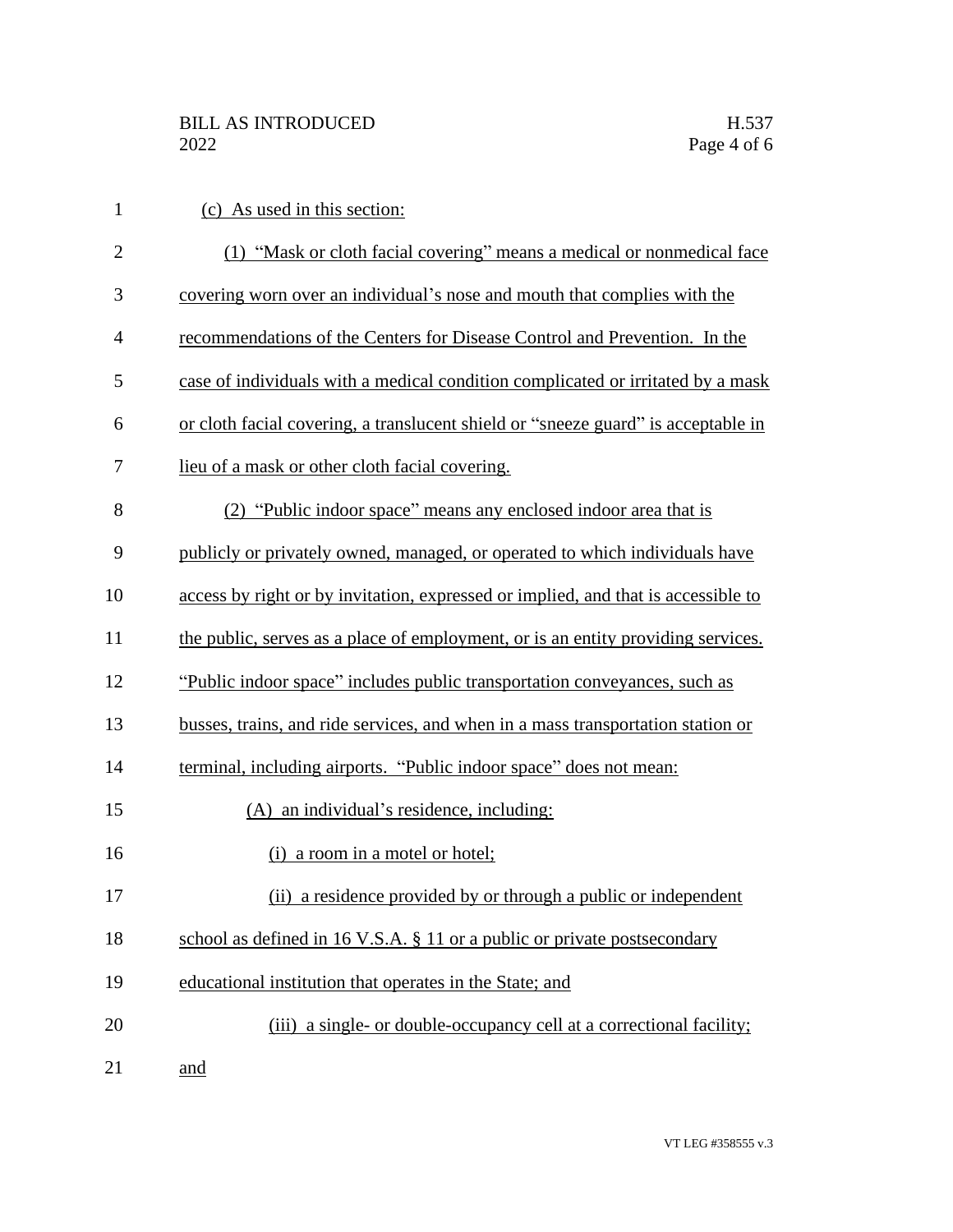| $\mathbf{1}$   | (B) a temporary structure.                                                     |
|----------------|--------------------------------------------------------------------------------|
| $\overline{2}$ | (3) "Respirator" means a type of personal protective equipment that is         |
| 3              | certified by the National Institute for Occupational Safety and Health under   |
| $\overline{4}$ | 42 C.F.R. Part 84 or is authorized under an emergency use authorization by the |
| 5              | U.S. Food and Drug Administration. Common types of respirators include         |
| 6              | filtering facepiece respirators, elastomeric respirators, and powered air      |
| 7              | purifying respirators.                                                         |
| 8              | (4) "Temporary structure" means a structure that is designed to be easily      |
| 9              | transported or dismantled after its function has been fulfilled and is not     |
| 10             | permanently attached to the ground or connected to utilities such as water,    |
| 11             | sewer, and electricity.                                                        |
| 12             | (5) "Vaccination status" means an individual's history as it relates to        |
| 13             | having received or not received a vaccination for COVID-19.                    |
| 14             | (d) Compliance with this section shall be required in each county indicated    |
| 15             | to have "high" or "substantial" community transmission by the Centers for      |
| 16             | Disease Control and Prevention until the county's community transmission       |
| 17             | level is below "substantial" for two continuous weeks. On a daily basis, the   |
| 18             | Department of Health shall post on its website the masking requirements for    |
| 19             | each county based on applying the Centers for Disease Control and Prevention   |
| 20             | guidelines to Vermont data.                                                    |